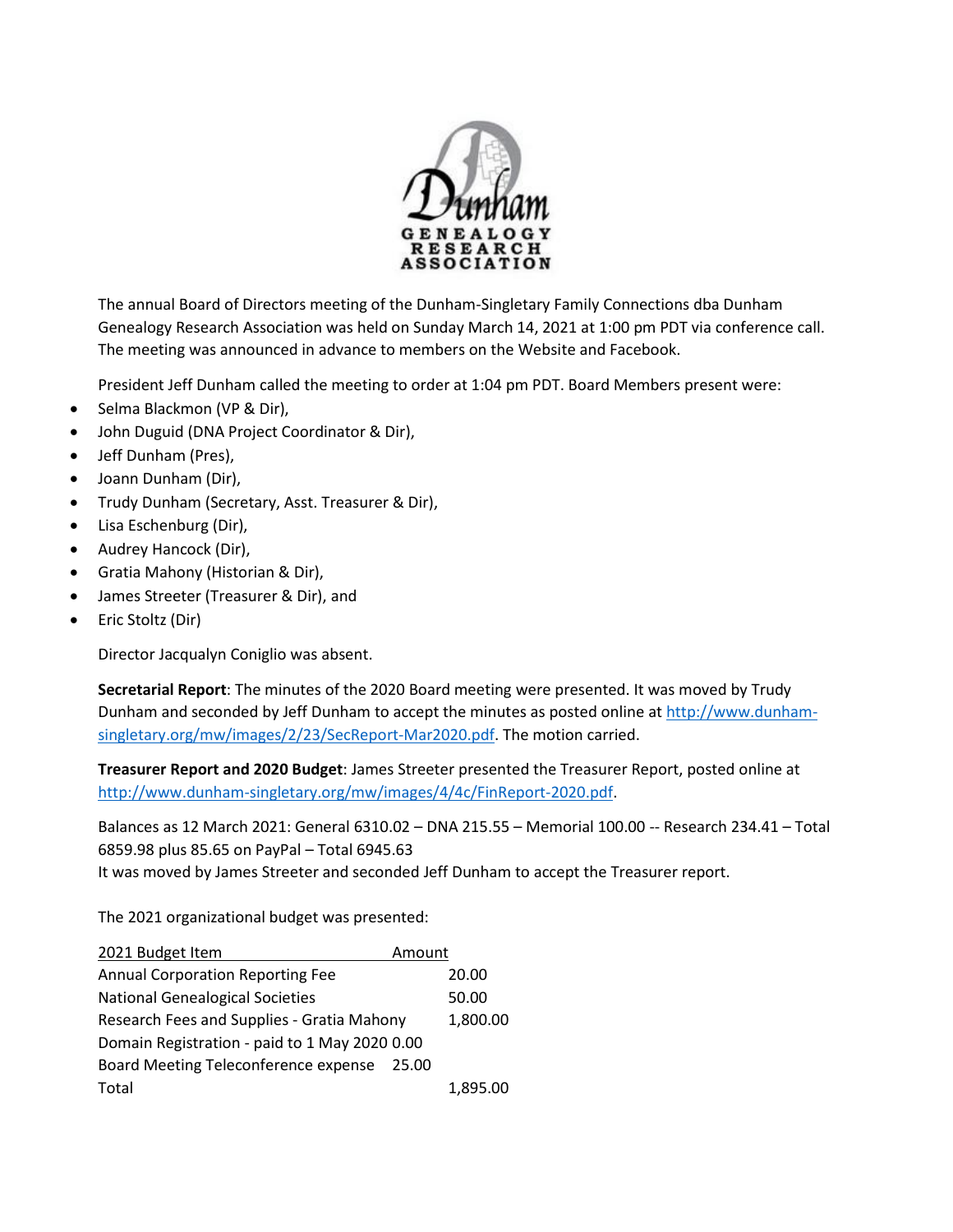It was confirmed that Jeff Dunham was continuing to cover the costs of the domain registration and website hosting at no charge to the organization. James Streeter moved and Audrey Hancock seconded acceptance of the budget as presented. The motion carried.

**Membership**: As of 12 March, we have 37 DGRA Members, 11 Bronze Members and 5 Gold Members for a total of 53.

Gratia Mahony moved that the organization develop a membership Dunham Genealogy Association certificate with the organization logo to send along with thank you to those who send donation; Jeff Dunham seconded the motion. Lisa Eschenburg & James Streeter will work together to draft something.

**Dunham DNA Report**: John Duguid presented on the DNA Project.

Following is a breakdown of the members of the Family Tree Dunham-Singletary Y-DNA group. There are 179 people in the group of which 127 have had their Y-DNA tested. This means there 179 - 127 = 52 others (women and untested men) in the group.

- Haplogroup I-M253 Deacon John = 43 members
- Haplogroup I-M253 not named Dunham = 9
- Haplogroup I-M223 Dunham = 25
- Haplogroup I-M223 Singletary = 6
- Haplogroup I-M223 not named Dunham/Singletary = 1
- Haplogroup R-M269 Dunhams of Anglo-Saxon origin = 13
- Haplogroup R-M269 non Dunhams = 10
- Haplogroup G-M201 Dunhams = 3
- Haplogroups various Dunhams = 3
- Haplogroups various non-Dunham or Singletary = 14

Note: Names similar to Dunham (e.g., Denham) are counted as Dunhams.

Our DNA test provider, Family Tree DNA from Houston, Texas has merged with an Australian company, myDNA. While Family Tree's focus is on genealogy, myDNA is focused on personal health management. The CEO of the new combined company is Dr. Lior Rauchberger, a physician, and has been involved in the genetics industry for the past decade. His plan is to improve the FTDNA platform and accelerate product development. He has stated that customer data will be maintained separately, and the two businesses will operate independently. He also commits to never sell, trade or barter our DNA data.

It was moved by Trudy Dunham and seconded by James Streeter to accept the DNA Project Report as presented; the motion carried.

Joann Dunham will participate in the free online NGS Workshop in March and begin to provide some representation for us.

**Dunham's in America** – Research and Newsletters Gratia Mahony reported on the status of her research and the quarterly newsletters.

2020 began with the study of ThruLinesTM, a new genealogy research method used by Ancestry.com to trace ancestors using cMs (centimorgan) comparisons. I worked with James George Dunham who used this process to identify an ancestral line. I also worked to publish an article about the ThruLinesTM process for the January 2020 newsletter so that our readers could better understand this new method which uses